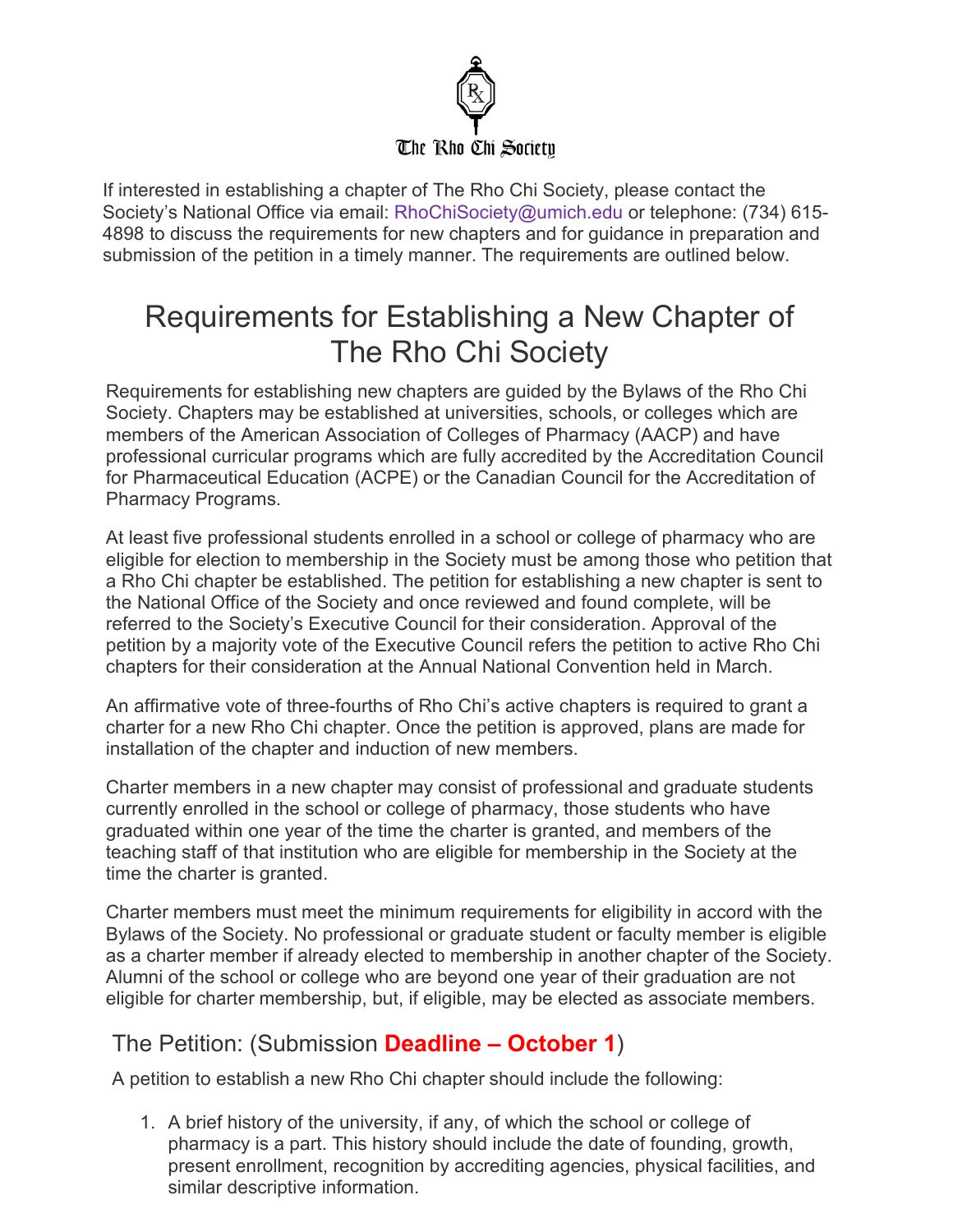

- 2. A brief history of the school or college of pharmacy including: the date of its founding and subsequent growth (e.g., past, present and projected enrollment; type and record of degrees awarded; development of facilities (including descriptions of present classroom, laboratory, clinical, and library facilities; development of practice experiences), recognition by accrediting agencies, and similar descriptive information.
- 3. A description of school or college of pharmacy curricula including, as applicable:
	- $\circ$  descriptions or explanation of the school or college admission requirements;
	- $\circ$  course titles, credit hours, and brief course descriptions; describe the relationships among courses, e.g., list all courses by semester/quarter/etc.
	- $\circ$  a detailed description of the system of evaluation of professional and graduate students including:
		- grading system for professional didactic coursework (e.g.,  $A = 4.0$ ) grade points; B= 3.0 grade points, etc.; Pass/Fail).
		- practice experience/evaluation/grading (e.g., letter grades, Pass/Fail, other) and how those grades are incorporated (or not) into overall student standing.
		- qrading system for graduate students (e.g., H,P,L, if so,  $H = 4.0$ grade points;  $P = 3.0$  grade points;  $L - 2.0$  grade points for purposes of determining eligibility)
- 4. A description of how eligibility of petitioners was determined and for future members will be determined; if only "pass/fail" grading is employed, how eligibility will be determined.
- 5. A list of other honor societies at the institution (i.e., university and/or school of college) with the date of installation of the local chapter of each. This list should include only those honor societies as defined by the Association of College Honor Societies (achsnatl.org) or by respective professional academic programs and not those of recognition or service societies.
- 6. A list of the names of each member of the faculty of the school or college of pharmacy of the rank of full-time instructor or higher identifying his or her title or position on the faculty, academic degrees with dates and granting institution, and a brief description (e.g., one paragraph) of their area(s) of expertise and academic interests. (Practice experience of faculty should not be included.)
- 7. A list of the names of professional or graduate students and members of the faculty, if any, who are members of the Rho Chi Society, giving the school or college, chapter and date of initiation for each member.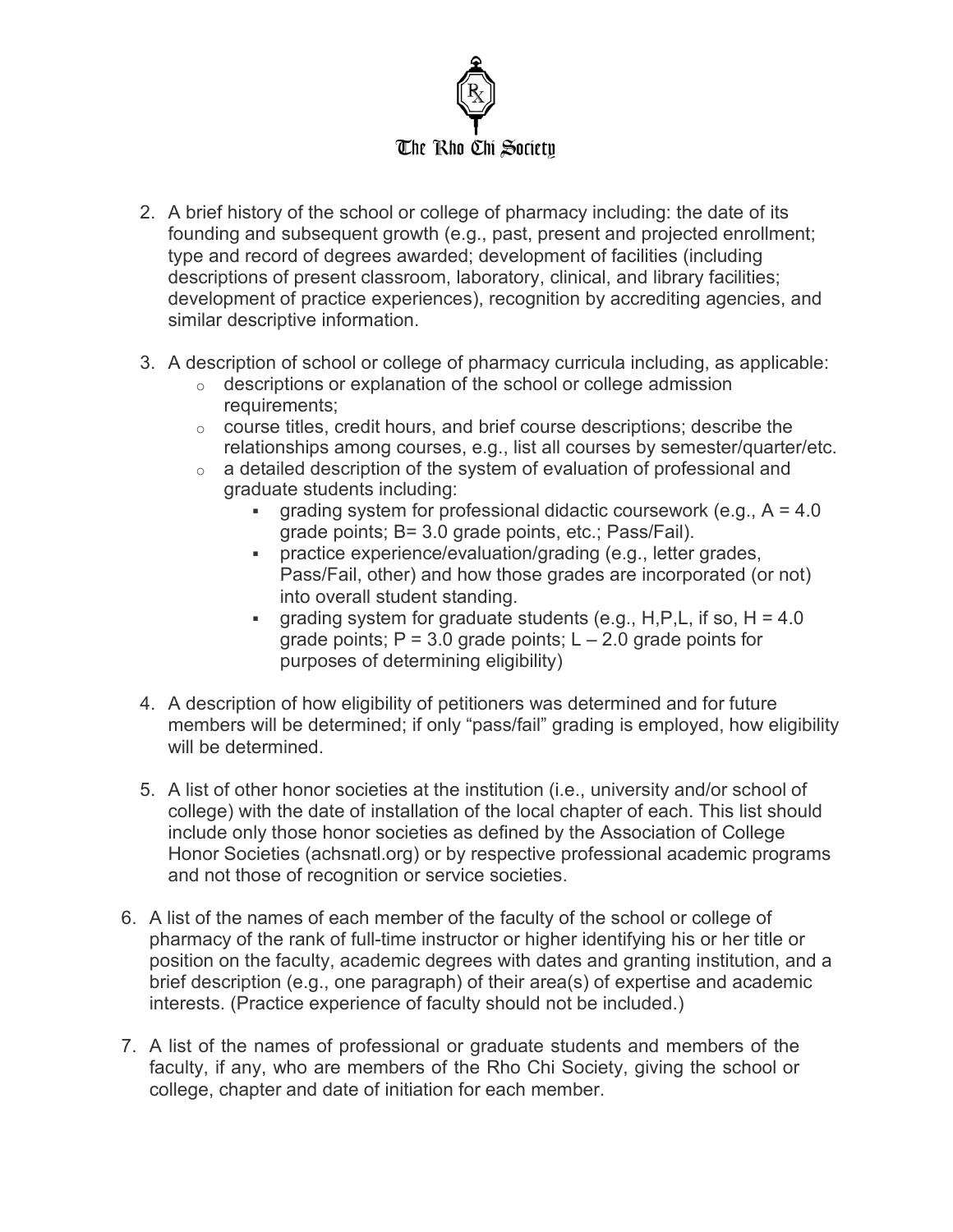

- 8. A list of all petitioners to establish the Rho Chi chapter, grouped as:
	- o eligible professional, students identifying for each: the anticipated date of graduation, the fraction of total semester hours (credits; credit hours) completed,
	- $\circ$  eligible graduate students, identifying for each: the anticipated date of graduation, the fraction of total semester hours (credits; credit hours) completed, and the overall scholastic average (e.g., grade point average or equivalent);
	- o eligible faculty members.
- 9. A letter from the petitioners requesting that a Rho Chi chapter be established and bearing the signature of each petitioner.
- 10.A letter of recommendation from the Dean of the school or college of pharmacy. The Dean's recommendation should include a statement that the list of eligible petitioners have met the requirements set forth in Article III: Members of the 2010 Revision of the National Bylaws of The Rho Chi Society and that the petitioners have no known disciplinary action for academic reasons or for unprofessional conduct.
- 11.The name of the faculty advisor or names of co-advisors for the new chapter who will serve as the point of contact for correspondence during establishment of the Rho Chi chapter.